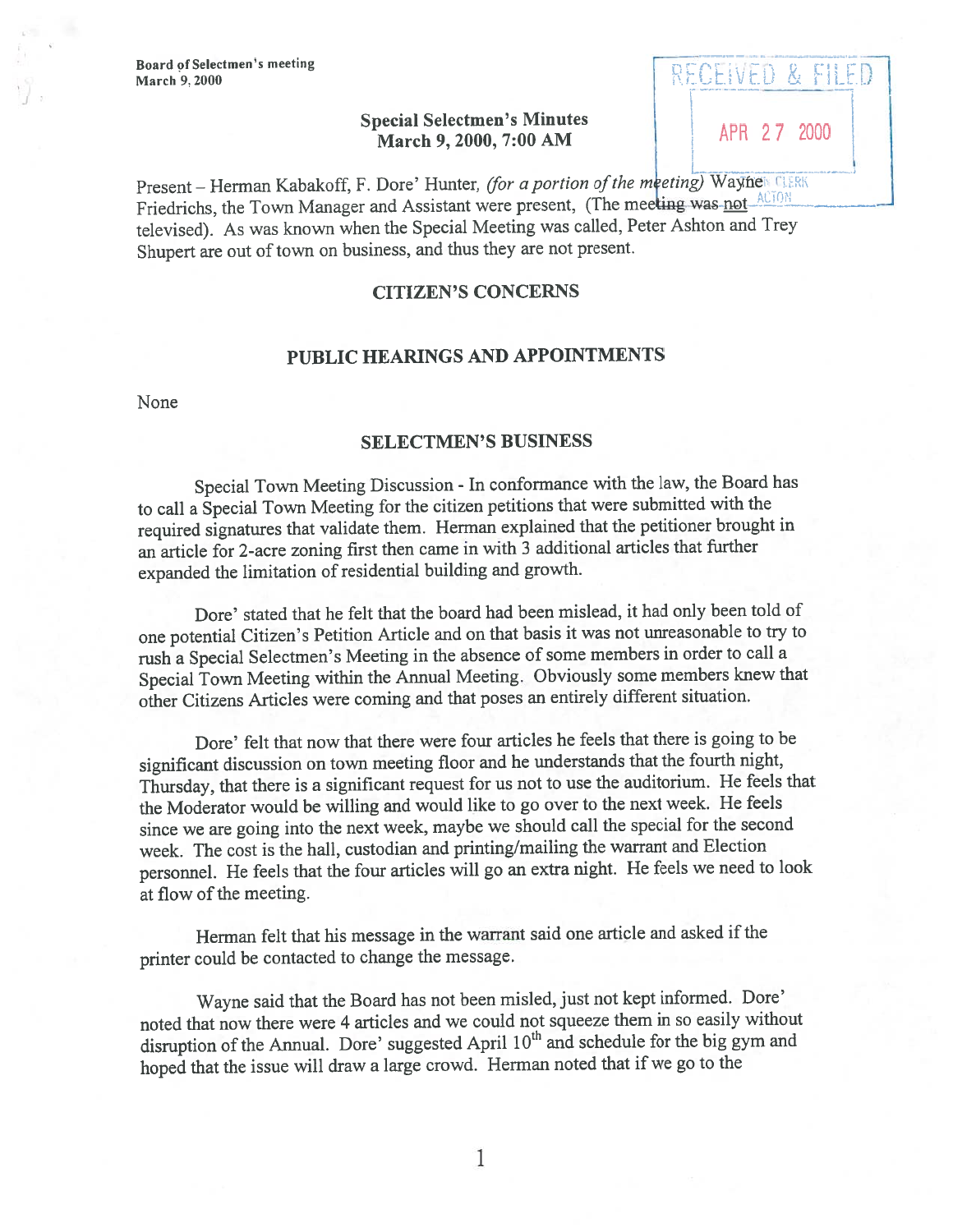Board of Selectmen's meeting March 9, 2000

following Monday we would not need to schedule the gym. It was felt that they could schedule for  $7:00$  PM on the  $10<sup>th</sup>$  in the auditorium.

DORE' HUNTER- Move to call <sup>a</sup> Special Town Meeting for Monday, April 10, 2000, in the auditorium for action on the four citizens petitions presented and validated by the Town Clerk. HERMAN KABAKOFF -Second. UNANIMOUS VOTE.

DORE' HUNTER - Moved we not recommend all four articles. Herman requested that each article be considered individually, Dore' agree<sup>d</sup> and then Moved that we not recommend the first article because he does not understand and feels it is not appropriate way to address zoning. HERMN KABAKOFF — Second -Dore' feels it is poor precedent to bring this zoning change in this manner. The beginnings of <sup>a</sup> discussion followed.

Wayne said he is in favor of this article. Herman is also in favor and that there seems to be a great deal of support. He supported them when they were Planning Board Articles. He thinks that they will be able to find out more before Special Town Meeting.

Dore' withdrew the motion and declared he was leaving the meeting. He left the meeting noting that they no longer had <sup>a</sup> quorum. He asked that the minutes reflect this.

<sup>A</sup> discussion regarding how to proceed. It was decided that we should continue with the meeting and let Town Counsel decide the meeting status.

WAYNE FRIEDRICHS- Move to Recommend Article one – HERMAN KABAKOFF - Second. UNANIMOUS VOTE.

The Board is continued the meeting with some reservations as follows:

Article <sup>2</sup> — Housing Density Septic Systems — After discussion Herman wanted more information about the affect of this article. HERMAN KABAKOFF – Moved to Defer Recommendation -WAYNE FRIEDRICHS — Second -UNANIMOUS VOTE

Article <sup>3</sup> — Not counting wet lands for minimum lot area. Wayne said he felt this was <sup>a</sup> goo<sup>d</sup> article other communities have this regulation. WAYNE FRIEDRICHS — Moved to Defer Recommendation. HERMAN KABAKOFF — Second. UNANIMOUS VOTE

Article <sup>4</sup> — Hard limit on bldg. Permits — This submittal is not in the form of an Article, is not definite and not worded for an article. This is an all new article with no back up attached. HERMAN KABAKOFF — Moved to Not Recommend. WAYNE FRIEDRICHS - Second. UNANIMOUS VOTE

Wayne asked that we take the next step to see how much effort it would take to bring this to legal form.